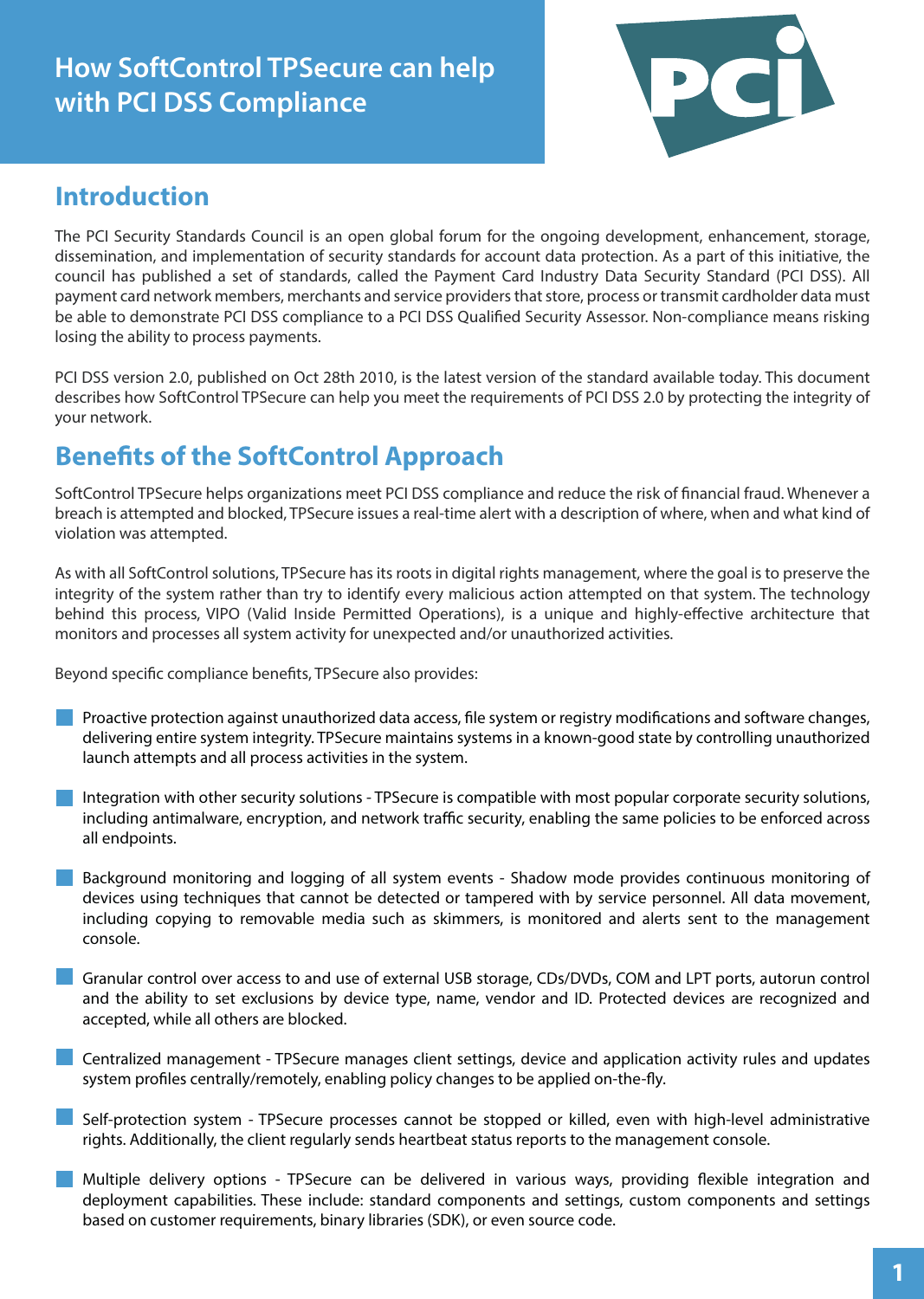# **PCI DSS Compliance – How TPSecure meets the requirements**

## **Build and Maintain a Secure Network**

#### **1. Install and maintain a firewall configuration to protect cardholder data**

#### **SOFTCONTROL SOLUTION**

- TPSecure works with firewall solutions to ensure that application is in a known-good state and keeping it stays that way.
- Access to firewall application data files and registry keys related to all other applications can be disabled. TPSecure ensures that the firewall solution/settings are not tampered with.

#### **2. Do not use vendor-supplied defaults for system passwords and other security parameters**

#### **SOFTCONTROL SOLUTION**

TPSecure uses Active Directory synchronization for centralized control of security policies and administrative access protection.

### **Protect Cardholder Data**

#### **3. Protect stored cardholder data**

#### **SOFTCONTROL SOLUTION**

TPSecure provides protection of stored data, blocking unauthorized access to all sensitive files and folders.

### **Protect Cardholder Data**

#### **5. Use and regularly update anti-virus software or programs**

#### **SOFTCONTROL SOLUTION**

Although the standard talks about anti-virus products, it is clear that the intention of this requirement refers to protection against malware — in any shape or form.

TPSecure is recommended not only meets this requirement, but also protects the network from known and unknown threats. TPSecure is unique in that it provides a proactive protection against any malware, including the growing threat of insider attacks. It ensures malware and hackers cannot access or tamper with the way transaction-processing devices function. When deployed, TPSecure creates system profiles using as a base all installed applications or a predefined application set. It also includes the ability to use third-party information regarding legitimate applications during profile creation.

TPSecure controls all attempts to launch applications. All new or changed applications can be blocked from launching if their checksums are not present in the system profile. Specific application activity rules may also be applied.